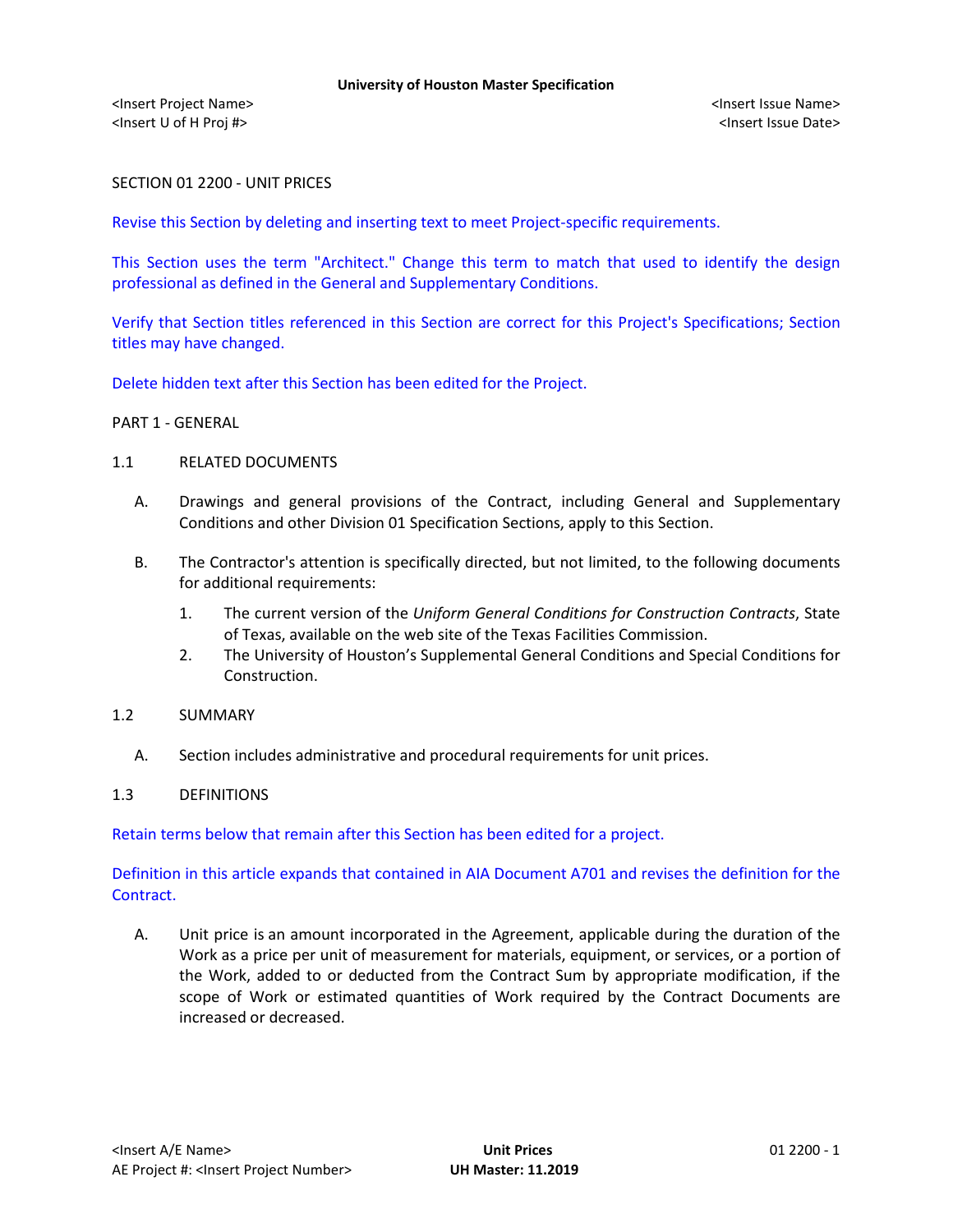<Insert Project Name> <Insert Issue Name> <Insert U of H Proj #> <Insert Issue Date>

# 1.4 PROCEDURES

Retain first paragraph below unless the Supplementary Conditions include similar requirements. EJCDC Document C-700 stipulates that unit prices include overhead and profit; AIA Document A201 does not.

A. Unit prices include all necessary material, plus cost for delivery, installation, insurance, overhead, and profit.

Usually retain "Measurement and Payment" Paragraph below. It will suffice for all but the most complex projects. Revise below if many unit prices are anticipated and if methods for measuring workin-place are complex. A special article or additional paragraphs outlining procedures for measurement and payment might be needed to define responsibilities for complex situations.

B. Measurement and Payment: See individual Specification Sections for work that requires establishment of unit prices. Methods of measurement and payment for unit prices are specified in those Sections.

Usually first retain paragraph below with AIA Document A201. It protects Owner in case of dispute. Revise below if using EJCDC Document C-700. EJCDC Document C-700 gives Engineer authority to determine actual quantity of work. Revise to suit Owner's requirements.

C. Owner reserves the right to reject Contractor's measurement of work-in-place that involves use of established unit prices and to have this work measured, at Owner's expense, by an independent surveyor acceptable to Contractor.

Retain "List of Unit Prices" Paragraph below and revise to suit Project.

D. List of Unit Prices: A schedule of unit prices is included in Part 3. Specification Sections referenced in the schedule contain requirements for materials described under each unit price.

PART 2 - PRODUCTS (Not Used)

# PART 3 - EXECUTION

#### 3.1 SCHEDULE OF UNIT PRICES

Copy and re-edit "Unit Price No. (Insert unit-price number)" Paragraph below for each unit price required for Project. See samples of unit-price descriptions in the Evaluations.

A. Unit Price No. <**Insert unit-price number**> - <**Insert unit-price item**>: